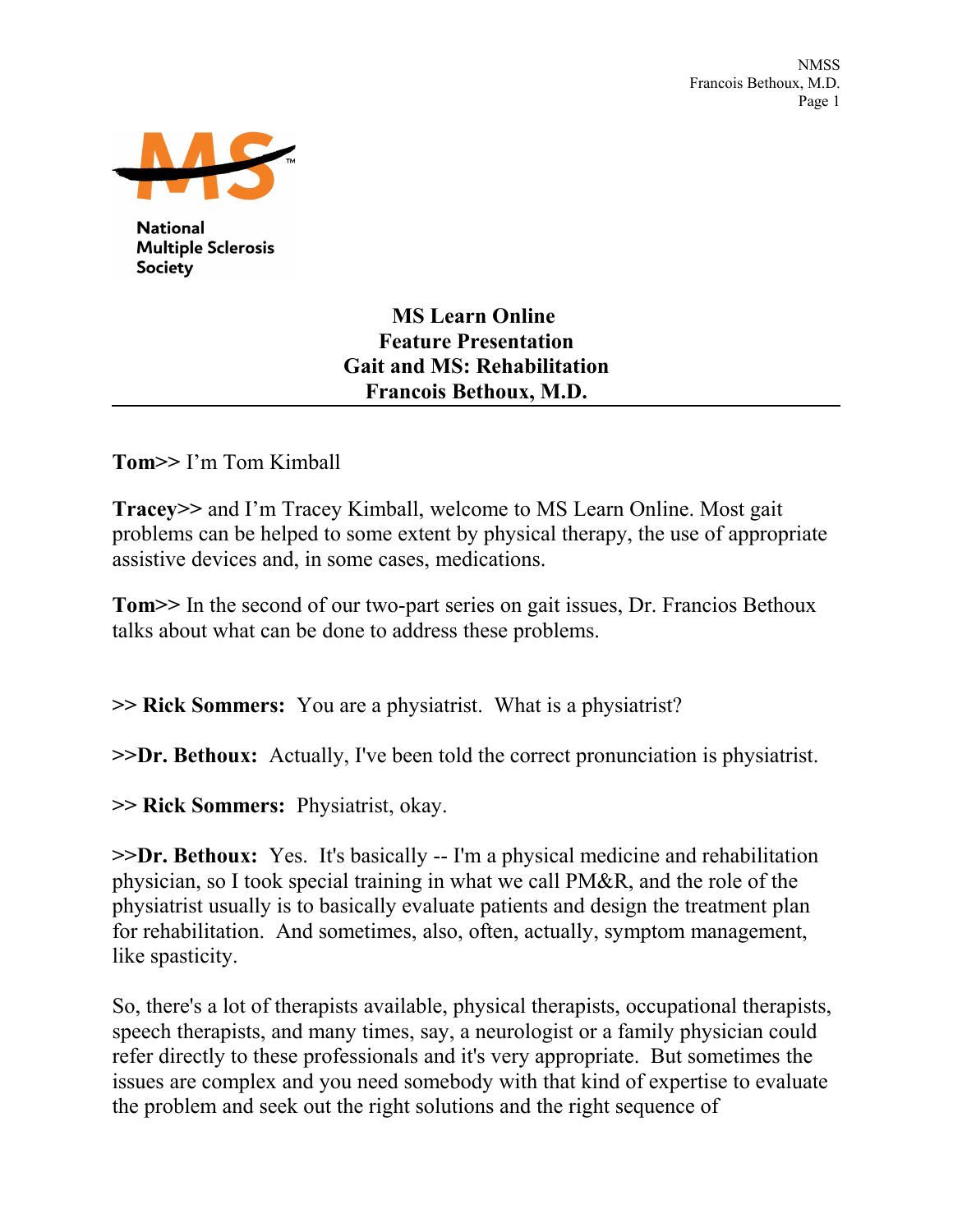interventions, and possibly change the plan if it doesn't work [in process], basically.

**>> Rick Sommers:** Talk to me a little bit more about some of the research and how that is progressing.

**>>Dr. Bethoux:** Well, there is a lot of research into the rehabilitation aspect, what are the most useful kinds of exercises that people can do. There is also research into the devices, the braces that can be used, these electrical stimulation devices that I've been talking about, and more recently the robotic devices that can be used to train people to walk better. The nice thing about robots is that they can do repetitive things many, many times and adjust to people's particularities, I would say, or particular needs. But there clearly needs to be more research to clarify who is more likely to benefit, how they should be used, and what really are the benefits, so that we can inform our patients.

**>> Rick Sommers:** You're all about movement and rehabilitation. People ask me, "I just want to curl up and be on the couch and I don't want to do anything." And I understand that psychologically, but, again, could you just elaborate on the importance of keeping moving as the MS Society preaches as part of our slogan?

**>>Dr. Bethoux:** Sure. I mean, our world right now is all about moving. It's probably more about running around, but some patients feel they are disconnected, basically, from that world, because they are slower. One patient told me recently that when she was going out golfing, actually, she didn't feel comfortable having a cane to help her walk, but then she felt that she was slowing down the whole group, so she tried to walk faster, but then her legs got stiffer and she stumbled. So, it shows why some people may just prefer to stay inside and say, well, I just can't keep up.

But then comes the problem of deconditioning that I mentioned before. So, really, we're pushing our patients, everybody being different, to their level of ability to get the maximum out of what they can do. And we surprise some people by showing them, actually, what they can achieve with simple things like exercise.

**>> Rick Sommers:** I tell people that when I can, I try and take the stairs instead of the elevator, but I make sure that there's a handrail.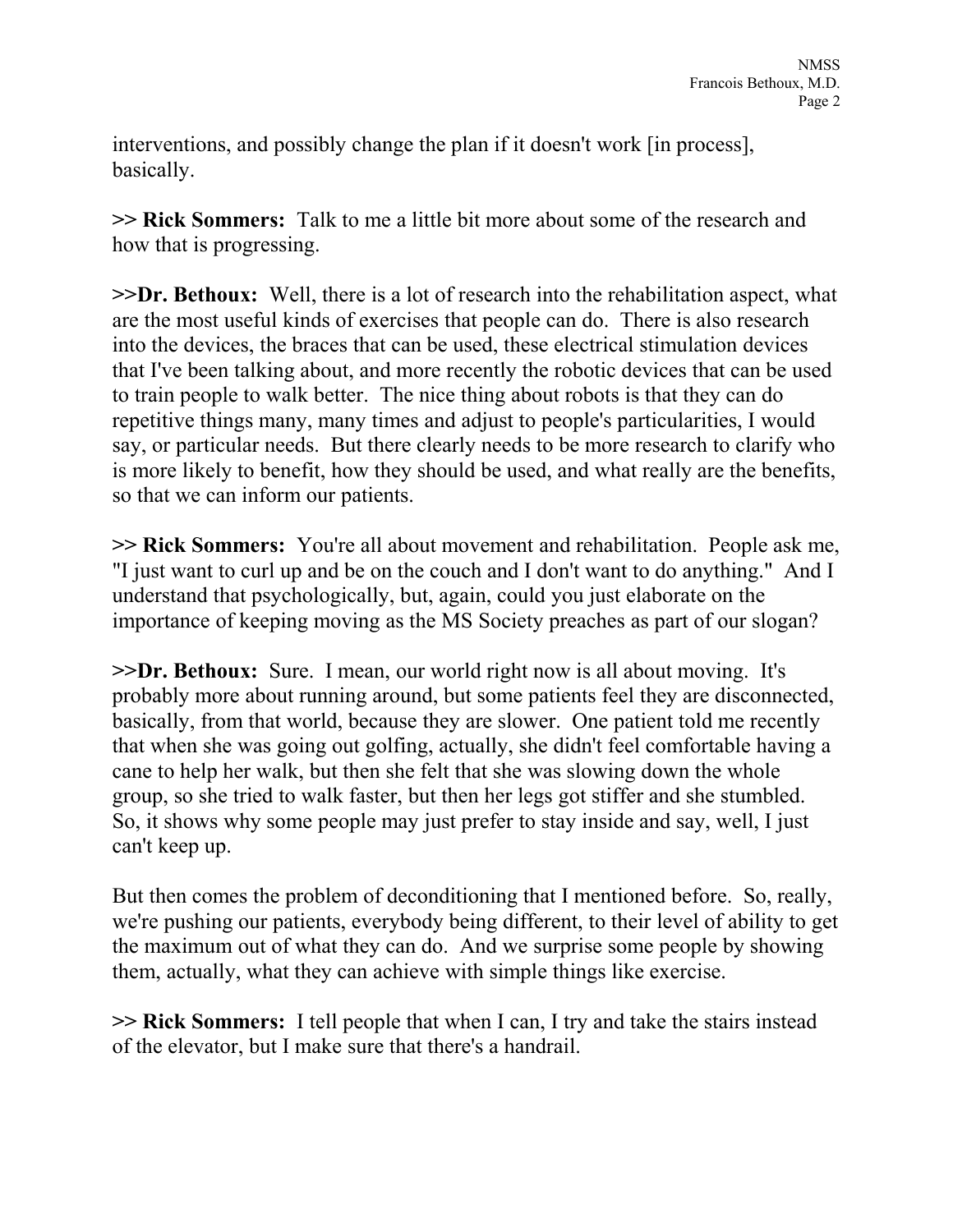**>>Dr. Bethoux:** Exactly. It's always safety first. You don't want to be in a situation where you're going to hurt yourself, because that could be a serious setback. So, it's the safety issue and then getting the most performance, again, within reason. I think also some people set unrealistic expectations because they say, well, I would like to walk the way I walked before. Sometimes it's possible, sometimes it's not, but that doesn't mean that it can't be better. So, I think it's about bringing everybody up to the best that their body can do. It's very important.

**>> Rick Sommers:** So, Doctor, I'm a patient, I have gait issues and we're going through the normal course of pharmacology and rehab. There are assistive devices that we can now use. Tell me about, specifically, what some of those are and how they work.

**>>Dr. Bethoux:** First, it's important to consider the image of assistive devices. Many people think that using an assistive device is a negative thing to do because it's kind of giving in to the disease or showing that things have gotten worse. And I can appreciate the psychological impact that it can have, but I try to reverse the thought here, actually, to say it actually will enhance your function so you will be able to do better. So, actually, you will be fighting the disease more by using an assistive device.

And there are simple devices, such as a cane. It could be, also, a walking stick that is more sporty, maybe, and can be as effective as a cane. Some people use crutches, and sometimes to give better stability, to use a walker or rollator, and then for some people having a power device, such as a scooter can be wonderful when they want to go out to a sports event or go to a mall.

And then there are these braces that are also called assistive devices, what we call the AFO, or the ankle-foot orthosis that maintains the foot in the right position for foot clearance, for example. And then these FES devices to correct foot drop are also consisted assistive devices and can enhance function.

So, there is a wide variety and it's all about finding the right one for a particular person in order to enhance their function.

**Tracey>>** Thank you Dr. Bethoux for helping us to better understand what options are available to help with gait issues.